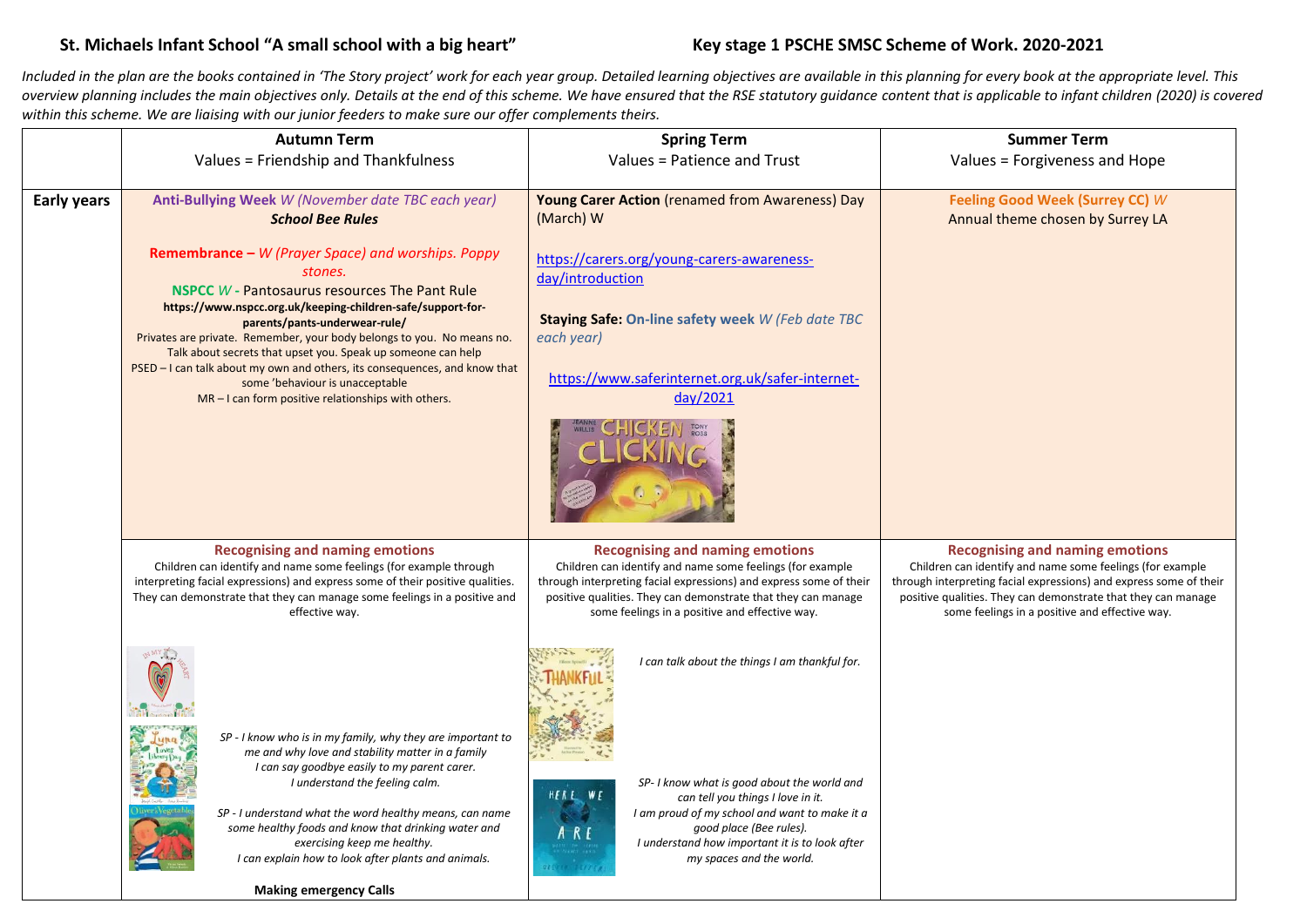|        | Children understand what an emergency is and how to make an emergency<br>call<br>Looking after myself<br>They can explain ways of keeping clean (for example by washing their hands<br>keeping their hair tidy) and they can name the main parts of the body.<br>They are familiar with the 'Catch It, Bin It, Kill It' campaign and how<br>important it is to kill germs and avoid spreading disease. They understand<br>the 'Be Safe' school rule                                                                                                                                                                                                                       |                                                                                                                                                                                                                                                                                                                                                                                                                                                                                                   | SP - I know and can express the feelings happy<br>and sad, what makes me feel this way and how I<br>can manage negative emotions.<br>SP - I understand feeling angry and how I<br>can calm myself when I am.<br>I understand the difference between<br>feelings and actions.<br>I understand how to have kind hands.<br>Lauren Child<br>SP - I have discussed pregnancy and know how<br>to care for a human baby.<br>I know who to talk to if I am worried. |
|--------|---------------------------------------------------------------------------------------------------------------------------------------------------------------------------------------------------------------------------------------------------------------------------------------------------------------------------------------------------------------------------------------------------------------------------------------------------------------------------------------------------------------------------------------------------------------------------------------------------------------------------------------------------------------------------|---------------------------------------------------------------------------------------------------------------------------------------------------------------------------------------------------------------------------------------------------------------------------------------------------------------------------------------------------------------------------------------------------------------------------------------------------------------------------------------------------|-------------------------------------------------------------------------------------------------------------------------------------------------------------------------------------------------------------------------------------------------------------------------------------------------------------------------------------------------------------------------------------------------------------------------------------------------------------|
| Year 1 | <b>School Bee Rules (revisit)</b><br>Anti-Bullying Week W (November date TBC each year)<br>NSPCC 'Stay Safe Speak Out' -KS1 Year 1 W<br>Review and recap and further explore<br>PSHE core theme 1: Health and Wellbeing: Pupils learn ways of keeping<br>physically and emotionally safe / how to make informed choices about<br>health and wellbeing and to recognise sources of help with this.<br>PSHE core theme 2: Relationships Pupils learn: how to recognise risky or<br>negative relationships including all forms of bullying and abuse / how to<br>respond to risky or negative relationships and ask for help.<br>Remembrance - W (Prayer Space) Poppy Appeal | <b>Young Carer Action</b> (renamed from Awareness) Day<br>(March) W<br>https://carers.org/young-carers-awareness-<br>day/introduction<br>Staying Safe: On-line safety week W (Feb date TBC<br>each year)<br>https://www.saferinternet.org.uk/safer-internet-<br>day/2021<br>SP - I know the benefits of going on-line.<br>I know how to recognise the risks and, harmful content and<br>contact.<br>I know the principles for keeping safe on-line.<br>I how to report any problems have on-line. | <b>Feeling Good Week (Surrey CC)</b><br>Annual theme chosen by Surrey LA                                                                                                                                                                                                                                                                                                                                                                                    |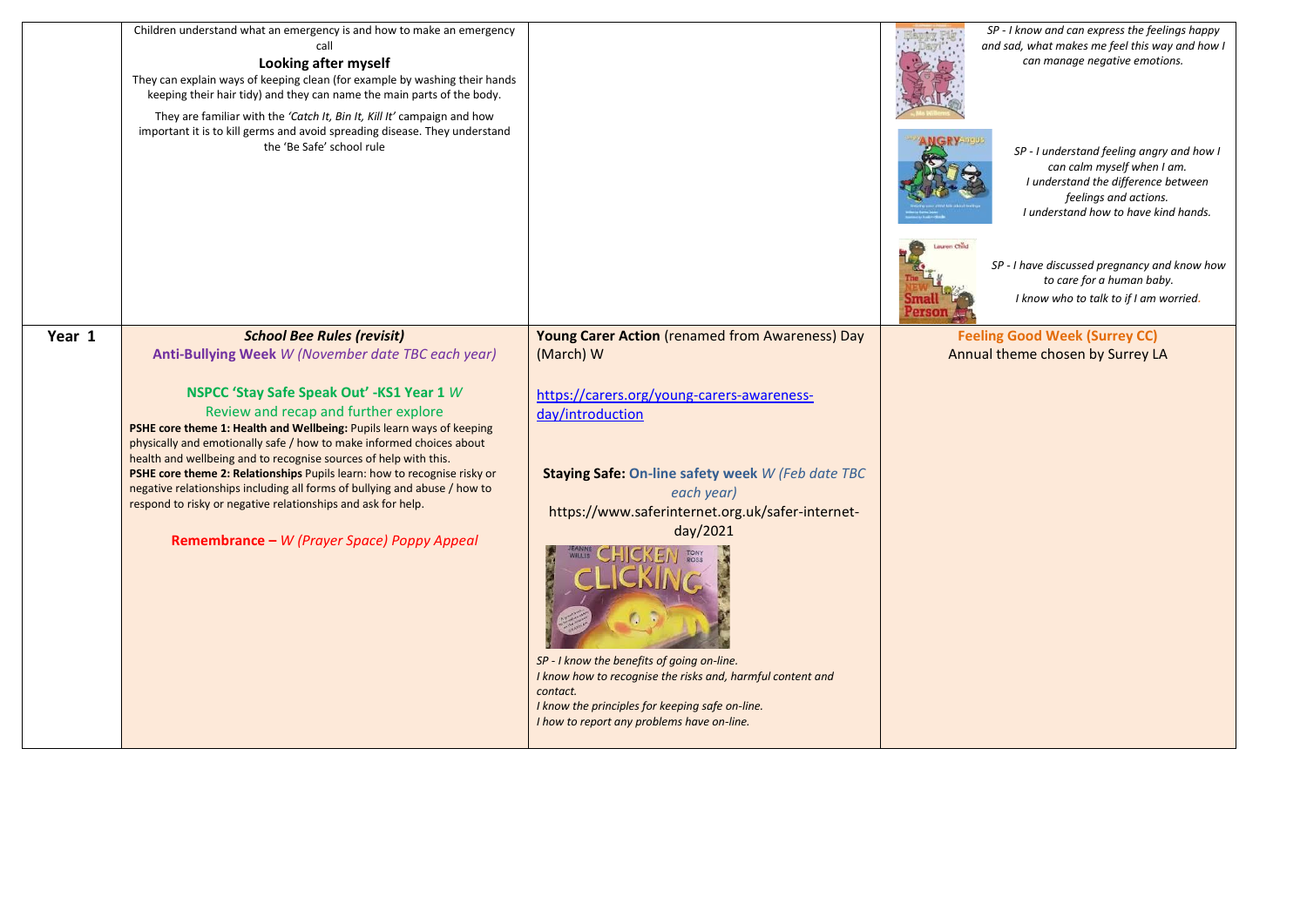### **Recognising and naming emotions**

Children can identify and name a wider range of feelings (for example through interpreting facial expressions) and express some of their positive qualities. They can demonstrate that they can manage some them using strategies they have been taught.



*SP - I know that happiness is important to me and to others and that I can help to make myself and others happy through small acts of kindness. I have ways of stopping myself making poor choices that affect me and others.*

Peace at Last

*SP - I know how important peace is in my life, our school and the world. I know how to be a peace maker. (Value linked) I know how important it is to get enough sleep. I know how to help myself feel just right if I am fidgety (Link to alert levels) I understand the importance of permission seeking.*

#### **Unicef Rights and Responsibilities Introduction:** I understand that as a child I have rights and also these are balanced with my

matching responsibilities.

# **Looking after myself**

They can explain ways of keeping clean (for example by washing their hands and keeping their hair tidy) They are familiar with the *'Catch It, Bin It, Kill It'* campaign and how important it is to kill germs and avoid spreading disease.

#### **Recognising and naming emotions**

Children can identify and name a wider range of feelings (for example through interpreting facial expressions) and express some of their positive qualities. They can demonstrate that they can manage them using strategies they have been taught.

# The Family Bool



- *SP - I understand that families are different but they all deserve respect and should be valued. I know how people choose and make friends. I know games to play with my friends.*
- *SP - I know what make me me and can celebrate my strengths. I can teach somebody something I am good at. I understand how I can persevere. I know how to stay safe on the roads and on-line.*

# **Young carers Focus unit:**

What is a Young carer? Look at case studies (from school if possible) for a range of categories. *'A Day in the Life of…'*





*I understand that there are levels of emotions ad can use the 5-point scale to help me. I know how to calm myself down.*



*I can describe healthy choices and understand what will happen to me and others if we do not have a healthy lifestyle.*

# **Staying Safe: Road Safety**

Children can describe ways of keeping safe in familiar situations (for example knowing how and where to cross the road safely. Mrs Moon (Lollipop Lady) to give safety talk to all children using road safety markings in outdoor area.



## **Recognising and naming emotions**

Children can identify and name a wider range of feelings (for example through interpreting facial expressions) and express some of their positive qualities. They can demonstrate that they can manage them using strategies they have been taught.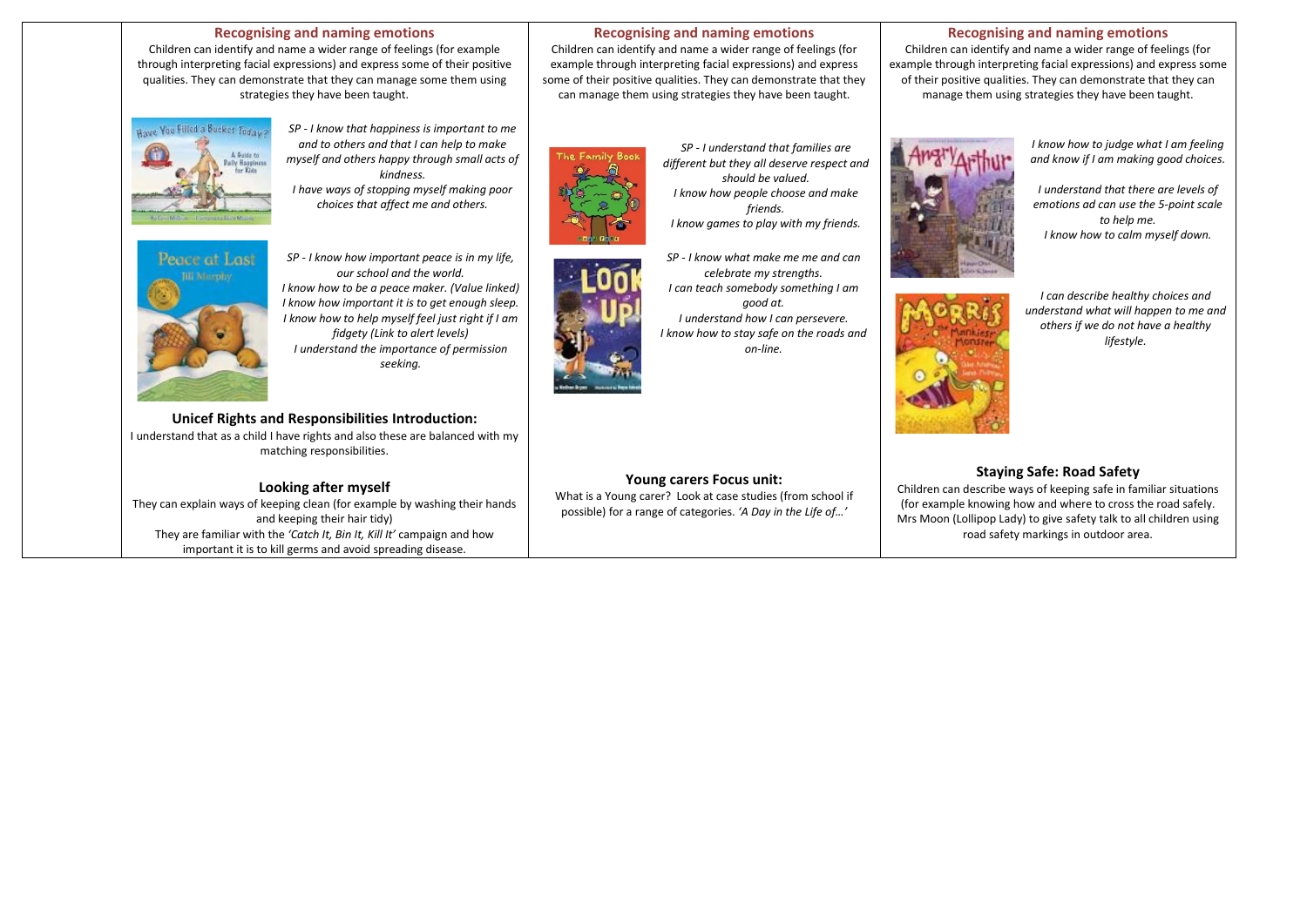| Year 2 | <b>School Bee Rules (revisit)</b>                                                                                                                                                                                                                                                                                                                                                                                                          | Young Carer Action (renamed from Awareness) Day                                                                                                                                                                       |              | 'Feeling Good' Week (Surrey CC)                                                                                                                                                                                       |
|--------|--------------------------------------------------------------------------------------------------------------------------------------------------------------------------------------------------------------------------------------------------------------------------------------------------------------------------------------------------------------------------------------------------------------------------------------------|-----------------------------------------------------------------------------------------------------------------------------------------------------------------------------------------------------------------------|--------------|-----------------------------------------------------------------------------------------------------------------------------------------------------------------------------------------------------------------------|
|        | Anti-Bullying Week W(November date TBC every year)                                                                                                                                                                                                                                                                                                                                                                                         | (March) W                                                                                                                                                                                                             |              | Annual theme chosen by Surrey LA                                                                                                                                                                                      |
|        | 'Stay Safe Speak Out' NSPCC - KS1 Year 2 W<br>Review and recap and further explore                                                                                                                                                                                                                                                                                                                                                         | https://carers.org/young-carers-awareness-<br>day/introduction                                                                                                                                                        |              |                                                                                                                                                                                                                       |
|        | PSHE core theme 1: Health and Wellbeing: Pupils learn ways of keeping<br>physically and emotionally safe / how to make informed choices about<br>health and wellbeing and to recognise sources of help with this.<br>PSHE core theme 2: Relationships Pupils learn: how to recognise risky or<br>negative relationships including all forms of bullying and abuse / how to<br>respond to risky or negative relationships and ask for help. | <b>Staying Safe: On-line safety week W (Feb date TBC</b><br>each year)<br>https://www.saferinternet.org.uk/safer-internet-<br>day/2021                                                                                |              |                                                                                                                                                                                                                       |
|        | Remembrance - W (Prayer Space)Memorial Service                                                                                                                                                                                                                                                                                                                                                                                             |                                                                                                                                                                                                                       |              |                                                                                                                                                                                                                       |
|        |                                                                                                                                                                                                                                                                                                                                                                                                                                            | SP - I know the benefits of going on-line.<br>I know how to recognise the risks and, harmful content and<br>contact.<br>I know the principles for keeping safe on-line.<br>I how to report any problems have on-line. |              |                                                                                                                                                                                                                       |
|        | SP - I understand that mistakes are part of                                                                                                                                                                                                                                                                                                                                                                                                | <b>Understanding mental health:</b>                                                                                                                                                                                   |              |                                                                                                                                                                                                                       |
|        | learning.<br>I can reflect and learn from my experiences.                                                                                                                                                                                                                                                                                                                                                                                  | Wheel of well-being                                                                                                                                                                                                   |              |                                                                                                                                                                                                                       |
|        | I understand the importance of self-respect and                                                                                                                                                                                                                                                                                                                                                                                            | Children explore the factors that contribute to good                                                                                                                                                                  |              | <b>Recognising and naming emotions</b>                                                                                                                                                                                |
|        | self-kindness and how this is linked to my                                                                                                                                                                                                                                                                                                                                                                                                 | mental health through the sectors of the wheel of                                                                                                                                                                     |              |                                                                                                                                                                                                                       |
|        | happiness.<br>I understand perseverance and how to do it                                                                                                                                                                                                                                                                                                                                                                                   | well-being                                                                                                                                                                                                            |              | I understand that having negative<br>emotions is normal and does not make me<br>a bad person.                                                                                                                         |
|        | $SP -$                                                                                                                                                                                                                                                                                                                                                                                                                                     |                                                                                                                                                                                                                       |              | I can explain what is fair/unfair,                                                                                                                                                                                    |
|        | I know about fire safety.<br>I have strategies for dealing with<br>Vera B. Williams                                                                                                                                                                                                                                                                                                                                                        |                                                                                                                                                                                                                       |              | right/wrong, kind/unkind.<br>I can identify and respect what is similar                                                                                                                                               |
|        | change and loss.                                                                                                                                                                                                                                                                                                                                                                                                                           |                                                                                                                                                                                                                       |              | and different between me and my friends.                                                                                                                                                                              |
|        | I understand communities and what<br>communities I am part of.<br>I understand the concept of o saving<br>and spending money. I can tell you                                                                                                                                                                                                                                                                                               | 'Good to be different'<br>Children understand to embrace and celebrate difference in all<br>forms.                                                                                                                    |              |                                                                                                                                                                                                                       |
|        | what I would like to save money for.<br>I understand that money comes from<br>different sources and that most people<br>make money through a job.                                                                                                                                                                                                                                                                                          | Diff <sup>er</sup> rent, but the Same                                                                                                                                                                                 |              | <b>Dementia Friendly work</b><br>Children can explain different ways that                                                                                                                                             |
|        | Looking after myself<br>They can explain ways of keeping clean (for example by washing their hands and                                                                                                                                                                                                                                                                                                                                     | <b>Staying Safe</b><br>Medicines<br>Children can talk about the harmful aspects of some household<br>products and medicines                                                                                           |              | family and friends should care for one<br>another (for example telling a friend that<br>they like them, showing concern for a<br>family member who is unwell). They can<br>explain that people grow from young to old |
|        | keeping their hair tidy)<br>They are familiar with the 'Catch It, Bin It, Kill It' campaign and how<br>important it is to kill germs and avoid spreading disease.                                                                                                                                                                                                                                                                          |                                                                                                                                                                                                                       | VICHWORK OUI | and some of the changes that take place<br>relating to dementia Link to Young carers.                                                                                                                                 |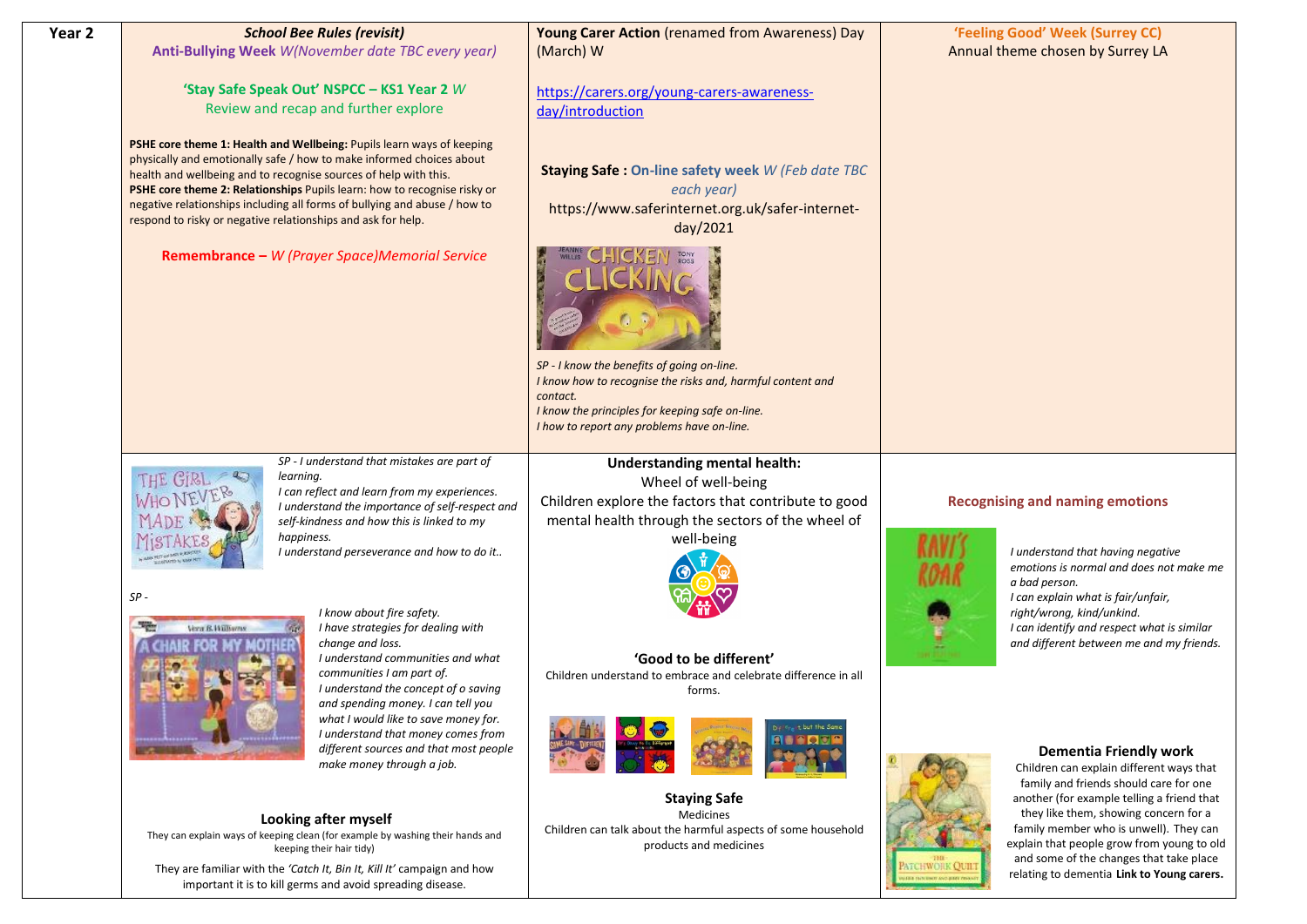



Additional books from the Literacy Project that may be used

#### **THE STORY PROJECT**

### **The Challenge**

The mental health foundation recently estimated that 2 in 3 people will experience a mental health problem in their lifetime and 50% of mental health problems first appear before the age of 14. The number of children strug increasing with 90% of headteachers reporting a decline in children's wellbeing over the last 5 years. Children growing up in the low socioeconomic areas are particularly vulnerable as they are 3 times more likely to suffe problem. Poor mental health affects young people's academic results, but in recent research headteachers admitted that the importance of hitting attainment targets was so great, that there is limited capacity for wellbeing

#### **Our Solution**

The Story Project has developed a programme that integrate the development of literacy skills and wellbeing, so that primary and secondary schools can support children and young people's academic and emotional growth at th

#### **How do we do this?**

The Story Project does this through three stages.

1: A curriculum for wellbeing: The Story Project provides teachers and children with a clear outline of the skills that are needed to have a good level of wellbeing. These skills cover all the government statutory requirem with input from teachers and children.

2: Stories: Each skill is matched to a fiction book or extract from a book, so the teacher has a direct example of a character who is experiencing the wellbeing issue. In primary school these are carefully chosen, popular school these are texts that are part of the GCSE or KS3 syllabus.

3: Catalogue of resources: Finally teachers are provided with resources to accompany each skill and text. The resources follow the unique [STORY](https://www.story-project.co.uk/projects) structure, that ensures each lesson includes a mindful Settling activity, emot clear **O**bjective, a carefully chosen story/ passage to **R**ead and then an activity and opportunity to reflect on 'how does this story relates to **Y**ou?'

The whole project has been devised from researching the best international practice in this field. This research was funded by the Winston Churchill Memorial Trust and a report on the findings can be found [here.](https://www.wcmt.org.uk/sites/default/files/report-documents/Richards%20O%20Report%202016%20Final.pdf)

Each teacher that takes part in The Story Project attends training to ensure they understand these three stages and the benefits of teaching wellbeing skills alongside literacy skills.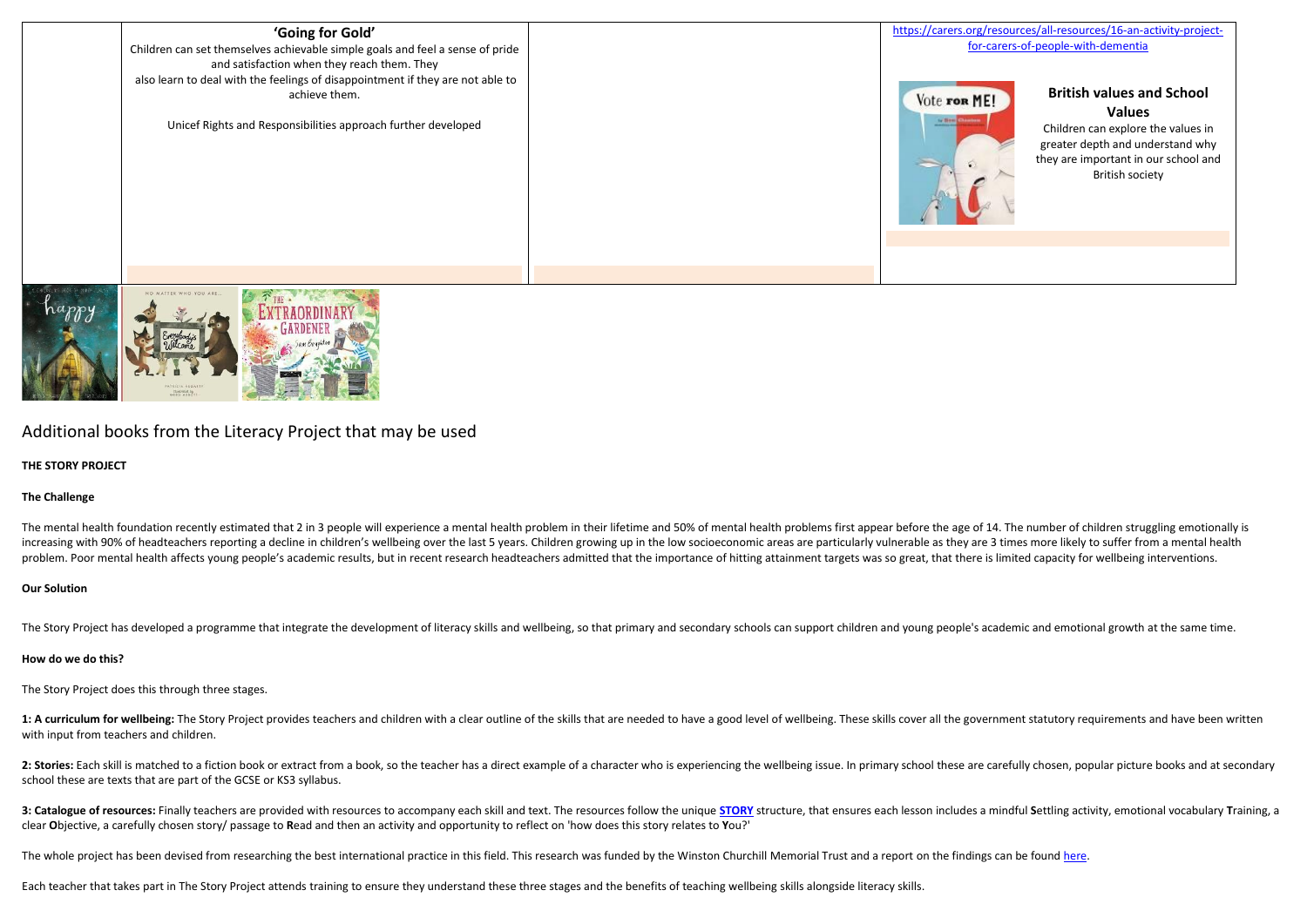# **By the end of primary school:**

# **Families and people who care for me**

Pupils should know

• that families are important for children growing up because they can give love, security and stability.

• the characteristics of healthy family life, commitment to each other, including in times of difficulty, protection and care for children and other family members, the importance of spending time together and sharing each other's lives.

• that others' families, either in school or in the wider world, sometimes look different from their family, but that they should respect those differences and know that other children's families are also characterised by and care.

• that stable, caring relationships, which may be of different types, are at the heart of happy families, and are important for children's security as they grow up.

• that marriage represents a formal and legally recognised commitment of two people to each other which is intended to be lifelong.

• how to recognise if family relationships are making them feel unhappy or unsafe, and how to seek help or advice from others if needed.

# **Caring friendships**

Pupils should know

• how important friendships are in making us feel happy and secure, and how people choose and make friends.

• the characteristics of friendships, including mutual respect, truthfulness, trustworthiness, loyalty, kindness, generosity, trust, sharing interests and experiences and support with problems and difficulties.

• that healthy friendships are positive and welcoming towards others, and do not make others feel lonely or excluded.

• that most friendships have ups and downs, and that these can often be worked through so that the friendship is repaired or even strengthened, and that resorting to violence is never right.

• how to recognise who to trust and who not to trust, how to judge when a friendship is making them feel unhappy or uncomfortable, managing conflict, how to manage these situations and how to seek help or advice from others, if needed.

# **Respectful relationships**

Pupils should know

• the importance of respecting others, even when they are very different from them (for example, physically, in character, personality or backgrounds), or make different choices or have different preferences or beliefs.

• practical steps they can take in a range of different contexts to improve or support respectful relationships.

• the conventions of courtesy and manners.

• the importance of self-respect and how this links to their own happiness.

• that in school and in wider society they can expect to be treated with respect by others, and that in turn they should show due respect to others, including those in positions of authority. Marriage in England and Wales available to both opposite sex and same sex couples. The Marriage (Same Sex Couples) Act 2013 extended marriage to same sex couples in England and Wales. The ceremony through which a couple get married may be civil or religious.

• about different types of bullying (including cyberbullying), the impact of bullying, responsibilities of bystanders (primarily reporting bullying to an adult) and how to get help.

• what a stereotype is, and how stereotypes can be unfair, negative or destructive.

• the importance of permission-seeking and giving in relationships with friends, peers and adults.

# **Online relationships**

Pupils should know

• that people sometimes behave differently online, including by pretending to be someone they are not.

• that the same principles apply to online relationships as to face-to-face relationships, including the importance of respect for others online including when we are anonymous.

• the rules and principles for keeping safe online, how to recognise risks, harmful content and contact, and how to report them.

• how to critically consider their online friendships and sources of information including awareness of the risks associated with people they have never met.

• how information and data is shared and used online.

# **Being safe**

Pupils should know

• what sorts of boundaries are appropriate in friendships with peers and others (including in a digital context).

• about the concept of privacy and the implications of it for both children and adults; including that it is not always right to keep secrets if they relate to being safe.

• that each person's body belongs to them, and the differences between appropriate and inappropriate or unsafe physical, and other, contact.

• how to respond safely and appropriately to adults they may encounter (in all contexts, including online) whom they do not know.

• how to recognise and report feelings of being unsafe or feeling bad about any adult.